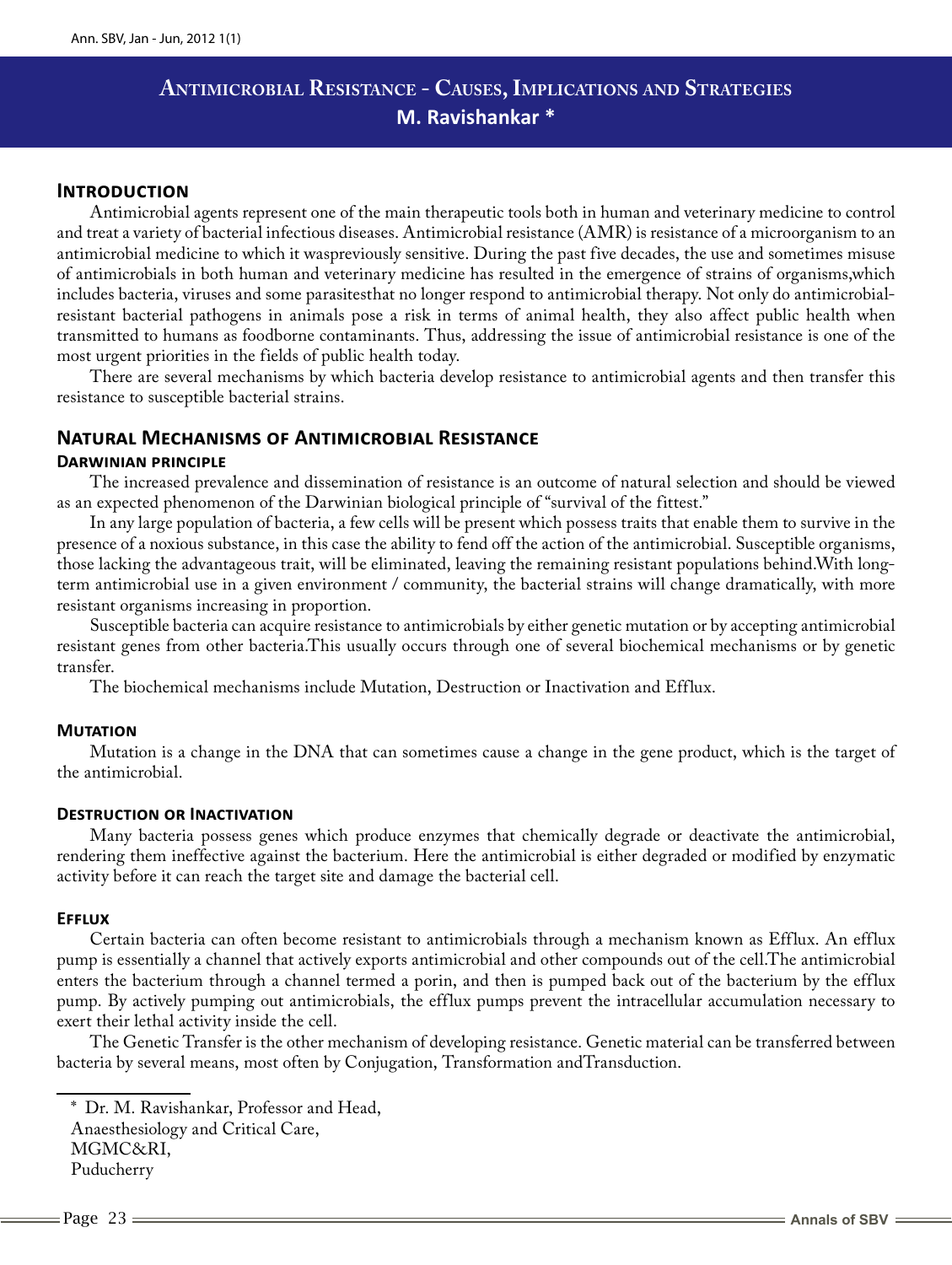## **Conjugation**

Conjugation is mediated by a particular kind of circular DNA called a plasmid, which replicates independently of the chromosome.Many plasmids carry genes that confer resistance to antimicrobials.When two cells are in close proximity to each other, a hollow bridge-like structure, known as a pilus, forms between two cells.This allows a copy of the plasmid, as it is duplicated, to be transferred from one bacterium to another.This enables a susceptible bacteria to acquire resistance to a particular antimicrobial agent.

### **Transformation**

During this process, genes are transferred from one bacterium to another as "naked" DNA.When cells die and break apart, DNA can be released into the surrounding environment. Other bacteria in close proximity can scavenge this free-floating DNA, and incorporate it into their own DNA. This DNA may contain advantageous genes, such as antimicrobial resistant genes and benefit the recipient cell.

#### **Transduction**

In this process, bacterial DNA is transferred from one bacterium to another inside a virus that infects bacteria. These viruses are called bacteriophages or phage.When a phage infects a bacterium, it essentially takes over the bacteria's genetic processes to produce more phage. During this process, bacterial DNA may inadvertently be incorporated into the new phage DNA. Upon bacterial death and lysis (or breaking apart), these new phage go on to infect other bacteria. This brings along genes from the previously infected bacterium.

## **Unnatural / man made mechanisms**

Inappropriate and irrational use of medicines provides favourable conditions for resistant microorganisms to emerge and spread.For example, when patients do not take the full course of aprescribed antimicrobial or when poor quality antimicrobialsare used, resistant microorganisms can emerge and spread.

## **Implictions**

About 440 000 new cases of multidrug-resistant tuberculosis (MDR-TB) emerge annually, causing at least 150 000 deaths. Extensively drug-resistant tuberculosis (XDR-TB) has been reported in 64 countries to date.

Resistance to earlier generation antimalarial medicines such as chloroquine and sulfadoxine-pyrimethamine is widespread in most malaria-endemic countries. Falciparum malaria parasites resistant to artemisinins are emerging in South-East Asia; infections show delayed clearance after the start of treatment (indicating resistance).

A high percentage of hospital-acquired infections are caused by highly resistant bacteria such as methicillin-resistant Staphylococcus aureus (MRSA) and vancomycin-resistant enterococci.

Resistance is an emerging concern for treatment of HIV infection, following the rapid expansion in access to antiretroviral medicines in recent years; national surveys are underway to detect and monitor resistance.

Ciprofloxacin is the only antibiotic currently recommended by WHO for the management of bloody diarrhoea due to Shigella organisms, now that widespread resistance has developed to other previously effective antibiotics. But rapidly increasing prevalence of resistance to ciprofloxacin is reducing the options for safe and efficacious treatment of shigellosis, particularly for children. New antibiotics suitable for oral use are badly needed.

AMR has become a serious problem for treatment of gonorrhoea (caused by Neisseria gonorrhoeae), involving even "last-line" oral cephalosporins, and is increasing in prevalence worldwide. Untreatable gonococcal infections would result in increased rates of illness and death, thus reversing the gains made in the control of this sexually transmitted infection.

New resistance mechanisms, such as the beta-lactamase NDM-1, have emerged among several gram-negative bacilli. This can render powerful antibiotics, which are often the last defense against multi-resistant strains of bacteria, ineffective.

## **Underlying factors that drive AMR include:**

#### **Inadequate national commitment to a**

comprehensive and coordinatedresponse, ill-defined accountability and insufficientengagement of communities. Weak or absent surveillance and monitoring systems.

Inadequate systems to ensure quality and uninterrupted supplyof medicines.

Inappropriate and irrational use of medicines, including inanimal husbandry.